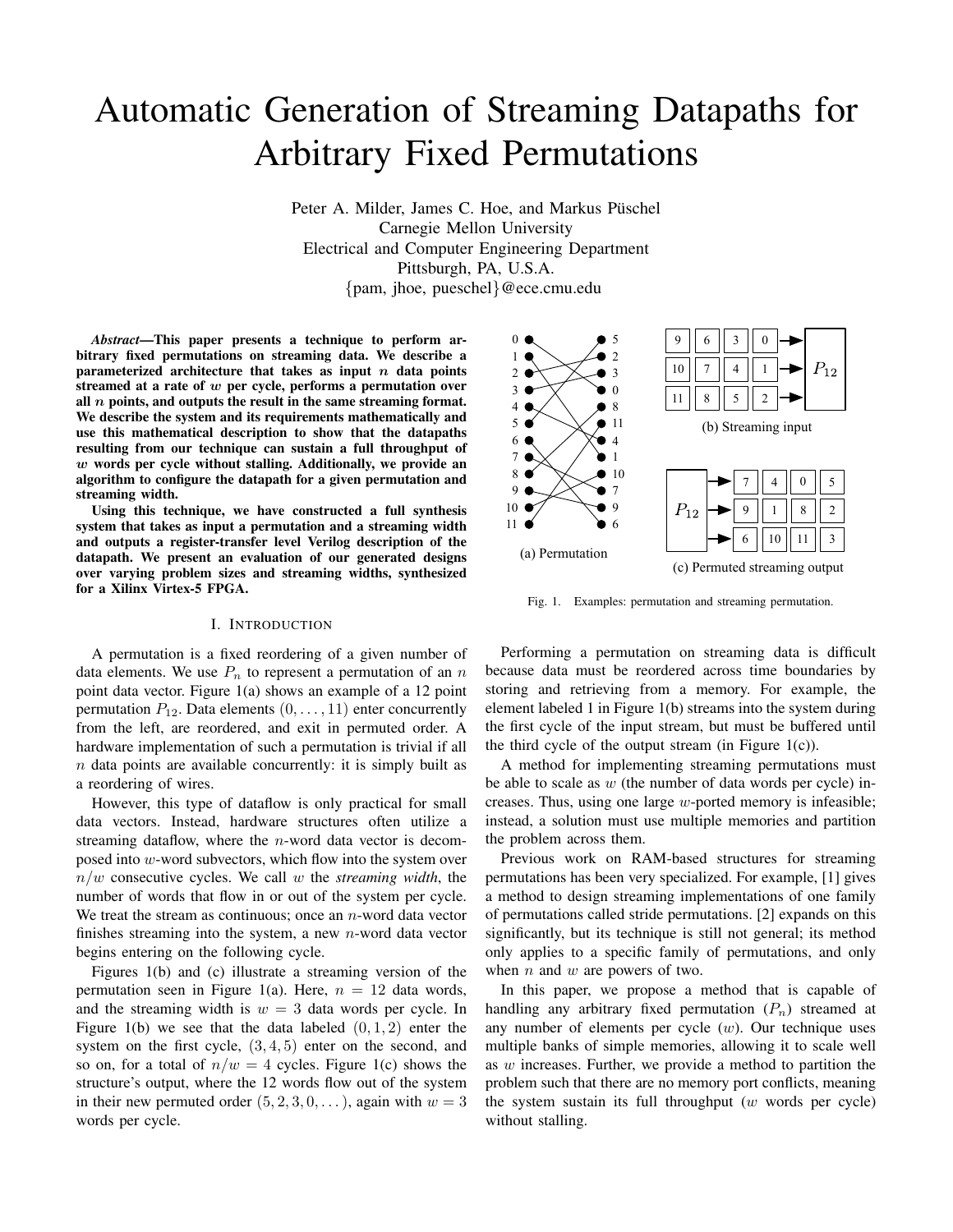Based upon this technique, we have implemented a fully automatic generation tool. The tool takes as input a permutation  $P_n$  and the desired streaming width w; it outputs the design in register-transfer level Verilog. Our designs are appropriate for implementation on field-programmable gate arrays (FPGAs) or application-specific integrated circuits (ASICs), but are particularly well-suited for FPGAs, which typically have many simple embedded memories.

Permutations are crucial building blocks in the fast computation of linear signal transforms, such as the discrete Fourier transform, the discrete cosine and sine transforms, and others. The streaming permutation structures we describe in this paper enable the design and generation of a wide variety of hardware implementations of these transforms (e.g., [3]).

**Outline.** In Section II, we provide background on permutations and streaming datapaths. Sections III, IV, and V explain our parameterized datapath structure, formulate the problem mathematically, and provide an algorithm for computing the solution. Section VI presents an evaluation of the designs built using the proposed technique. Lastly, Section VII discusses related work and Section VIII offers concluding remarks.

## II. BACKGROUND

In this section, we present relevant background on permutations. Then, we explain streaming datapaths and the indexing scheme we use to describe them mathematically.

**Permutations.** We consider arbitrary permutations on  $n$  data points, numbered  $(0, \ldots, n-1)$ . For example, the cyclic shift is defined by

$$
C_n: 0 \mapsto 1 \mapsto 2 \mapsto \ldots \mapsto n-1 \mapsto 0. \tag{1}
$$

If  $C_4$  is applied to data vector  $(x_0, x_1, x_2, x_3)$ , the result is then  $(x_3, x_0, x_1, x_2)$ .

An arbitrary permutation  $P_n$  is defined by its images  $P_n(i)$ ,  $i = 0, ..., n - 1$ . For example,  $C_n(i) = (i + 1) \text{ mod } n$ .

Permutations can be equivalently viewed as matrices. We use the matrix representation that makes

$$
C_n = \begin{pmatrix} 0 & & & 1 \\ 1 & & & \\ & \ddots & & \\ & & 1 & 0 \end{pmatrix} .
$$
 (2)

For convenience, we use the same notation for a permutation and its associated matrix.

**Streaming datapaths.** In this paper, we consider streaming datapaths where an  $n$  point data vector is partitioned into  $w$ words per cycle over  $n/w$  consecutive cycles. We refer to w as the *streaming width* of the system. We assume the elements of such a streamed vector to be indexed by  $0, \ldots, n - 1$ . If  $i \in \{0, \ldots, n-1\}$  is an input index, the corresponding data word is located at port i (mod w) and in cycle  $|i/w|$ . For example, the word labeled 7 in Figure 1(b) is located at port 7 (mod 3) = 1 in cycle  $|7/3| = 2$ .

In this work, we assume that  $n$  is a multiple of  $w$ . This can always be achieved by extending the permutation with fixed points:  $(i \rightarrow i)$ ,  $n \leq i < (w \cdot \lceil n/w \rceil)$ .



Fig. 2. Datapath proposed in this paper.

#### III. PARAMETERIZED DATAPATH

A key aspect of this work is the identification of a scalable datapath structure that can be configured to perform any fixed streaming permutation with any streaming width. In this section, we present this parameterized datapath and discuss its operation.

Figure 2 shows the datapath we consider. It consists of two memory arrays  $M_0$  and  $M_1$ , a connection network N, and lookup tables (ROMs) that contain address and control data  $(R, T, \text{ and } W)$ .

Each memory array contains  $w$  parallel memories, each with capacity  $2n/w$ . Each has one read port and one write port.<sup>1</sup> Memory arrays  $M_0$  and  $M_1$  are connected to lookup tables  $R$  and  $W$  (respectively), which hold pre-computed address values.

N represents a connection network that is capable of taking  $w$  data points as input and outputting them in any given order. We pre-compute its control data, and store the resulting values in ROM  $T$ . When  $w$  is a power of two, this network can be built as explained in [4], [5]. The resulting network utilizes  $w \log_2(w) - w + 1$  2-by-2 switches, which is asymptotically optimal. If  $w$  is not a power of two,  $N$  could be constructed in several ways; in this paper, we simply build the network for the next largest power of two. However, any other appropriate interconnection network or crossbar may be substituted. This decision does not affect the other portions of the datapath  $(M_0,$  $M_1$ , R, and W).

As data flows through this structure, it passes through five stages:

**1. Write into**  $M_0$ **. Data flows into the system and is written** *in order* to the banks of  $M_0$ . Element *i* is written into address  $|i/w|$  in bank i (mod w). Address values are generated with a  $\lceil \log_2(n/w) \rceil$  bit counter.

<sup>1</sup>It is also possible to replace the  $2n/w$  word dual ported memory with two single ported memories of size  $n/w$ . Then, data is written into one memory while it is read out of the other. This optimization may be beneficial on an ASIC, where the designer can build precisely the necessary memory structures. However, this transformation is not beneficial on most current FPGAs, which typically have embedded dual-ported memories.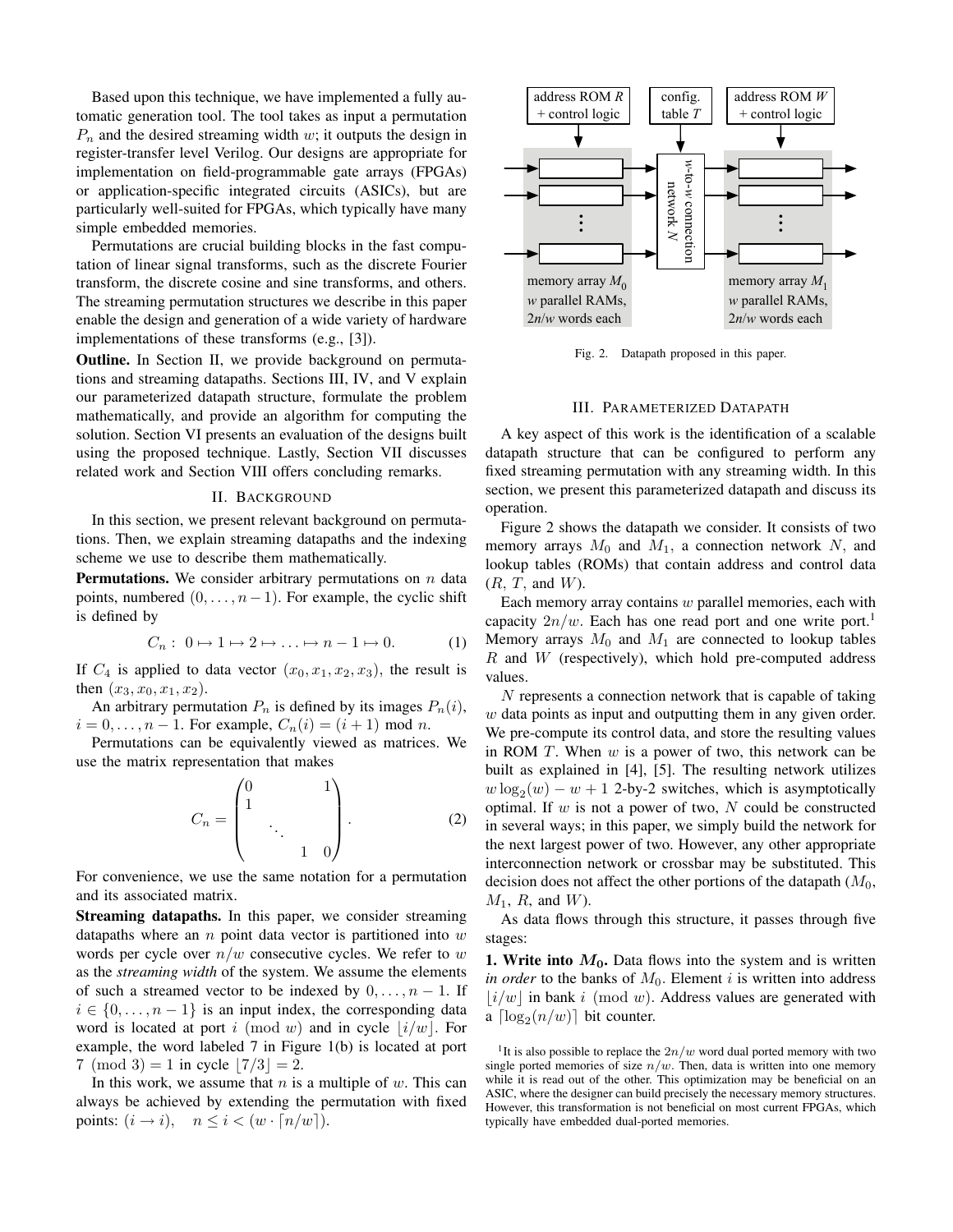**2. Read from**  $M_0$ **. On each cycle of this phase, one word** is read from each of the w memory banks of  $M_0$ . The read addresses ( $\lceil \log_2(n/w) \rceil$  bits each) are pre-computed and stored in lookup table  $R$ . Each line of  $R$  holds the  $w$  memory read addresses for a given cycle. Thus, R contains  $n/w$  lines, and each line requires  $w \cdot \lceil \log_2(n/w) \rceil$  bits.

**3. Connection network.** The connection network N takes in w elements and outputs them in a permuted order. We pre-compute the values that will control the network, and store them in  $T$ , which contains  $n/w$  configurations, with  $w'_1 \log_2 w' - w' + 1$  bits per configuration (where  $w' =$  $2^{\lceil \log_2 w \rceil}.$ 

**4. Write to**  $M_1$ **. On each cycle of this phase, one word is** written into each of the w memory banks of  $M_1$ . The write addresses are pre-computed and stored in lookup table W, each line of which holds w write addresses. So, W contains  $n/w$ lines, each of width  $w \cdot \lceil \log_2(n/w) \rceil$  bits.

**5. Read from**  $M_1$ **. Data are read from**  $M_1$  **in order and** flow out of the system. Element i is read from address  $[i/w]$ of bank  $i \pmod{w}$ . Address values are generated with a  $\lceil \log_2(n/w) \rceil$  bit counter.

In order to maintain full throughput across multiple problems,  $M_0$  and  $M_1$  are each sized to hold a total of  $2n$  words. Then, *n* words can be written into addresses  $(0, \ldots, n/w - 1)$ of each bank while the previous  $n$  words are being read from addresses  $(n/w, \ldots, 2n/w - 1)$ . We accomplish this by using a one bit register to determine whether or not to add an offset to the addresses flowing into the RAMs. Every  $n/w$  cycles, this bit is complemented.

The effect of this is that up to three  $n$  point data vectors can be active in the structure at one time. One set of  $n$  data points can be flowing into  $M_0$  (step 1), while a second set flows between  $M_0$  and  $M_1$  (steps 2–4), while a third set of n points flows out of  $M_1$ .

An important aspect to understand about this datapath is that all of the reordering is done in stages 2–4. Stage 1 writes data to  $M_0$  in natural order, and Stage 5 reads data from  $M_1$ assuming it is *already* in permuted order. The problem then becomes: given a permutation  $P_n$ , how do we guarantee that, on each cycle, we can read w words from  $M_0$  and write them to the correct locations of  $M_1$  without conflicts (i.e., needing to read/write multiple words from/to the same RAM at the same time)? A solution to this problem implies a datapath configuration that will be capable of performing  $P_n$  with full throughput ( $w$  words per cycle) without stalling. We formalize this problem and derive a solution in Section IV.

**Extension to support multiple permutations.** In this work, we assume that each instance of the datapath performs one given permutation. However, the system can be easily extended to support  $m$  different given permutations by increasing the size of lookup tables  $R$ ,  $T$  and  $W$  by a factor of  $m$ . Then, configuration data would be pre-computed for all  $m$ permutations, and an additional input would be added to the system to allow for run-time selection between the  $m$  sets of configuration data.

**Relationship to previous work.** The datapath we describe can be viewed as an extension of a structure from a different domain: the input-buffered crossbar switch [6], [7], [8]. This crossbar is used in switching applications, and is able to provide minimum throughput guarantees under certain input arrival assumptions. Our datapath differs from the crossbar in two major ways. First, we have added a second memory array  $(M_1)$  located at the connection network's output, which is needed to perform the reorderings we require. Second, we use lookup tables instead of online address computation. This is possible for our application because we can pre-compute all values at design time (while the input buffered crossbar switch must compute these values based upon system inputs).

#### IV. PROBLEM FORMULATION

In this section we formulate a mathematical problem that corresponds to mapping a streaming permutation to the datapath presented in Section III. We demonstrate that this problem can be solved for all permutations and streaming widths.

As discussed in the previous section, the ordering of the data inside both memory arrays is fixed: in  $M_0$ , it must be in natural order and in  $M_1$ , it must be in permuted order. The key problem then is to choose  $w$  words each cycle that are read from the  $w$  different ports of  $M_0$  that must be written to the  $w$  different ports of  $M_1$ . Formally, we define the problem as follows:

**Problem 1.** *Given are a permutation*  $P_n$  *on*  $I = \{0, \ldots, n-1\}$ *and a streaming width* w*. For each of the* n/w *time steps* j*,*  $j = 0, \ldots, n/w - 1$ , find a subset  $S_j \subset I$  containing precisely w *points such that*

- 1) *the union of all*  $S_j$  *is I* (which implies that the  $S_j$  are *pairwise disjoint); and*
- 2) *for every*  $S_i$  *and every*  $k, \ell \in S_i$  *where*  $k \neq \ell$ *:*  $k \neq \ell \pmod{w}$  and  $P_n(k) \neq P_n(\ell) \pmod{w}$ .

A solution to Problem 1 will allow us to read (in cycle  $j$ ) w elements (specified by  $S_i$ ) from  $M_0$  and write them to  $M_1$ . By construction, the  $w$  words will be read from  $w$  distinct memory banks in  $M_0$  and written to w distinct memory banks in  $M_1$ . Since there are no conflicts at the read/write ports, the system can sustain a full throughput of  $w$  words per cycle as desired. Thus, a solution to this problem implies values for  $R$ ,  $W$ , and  $T$  that will allow the datapath in Figure 2 to perform  $P_n$ .

Next, we transform Problem 1 into a form that enables its solution. We start by defining a mapping  $\pi_w$  that collects the set of connections needed between the output of  $M_0$  and the input of  $M_1$  in a matrix.

**Definition 2.** *The mapping*  $\pi_w$  *takes as input an*  $n \times n$ *permutation matrix*  $P_n$  *and outputs a*  $w \times w$  *matrix of integers. If*  $\pi_w(P_n) = [c_{k,\ell} | k, \ell = 0, \ldots, w-1]$ , then

$$
c_{k,\ell} = |\{x \in I \mid x \text{ (mod } w) = \ell \text{ and } P_n(x) \text{ (mod } w) = k\}|.
$$

In words, the  $(k, \ell)$  element of  $\pi_w(P_n)$  gives the number of data words to be read from port  $\ell$  of  $M_0$  and written to port k of  $M_1$ .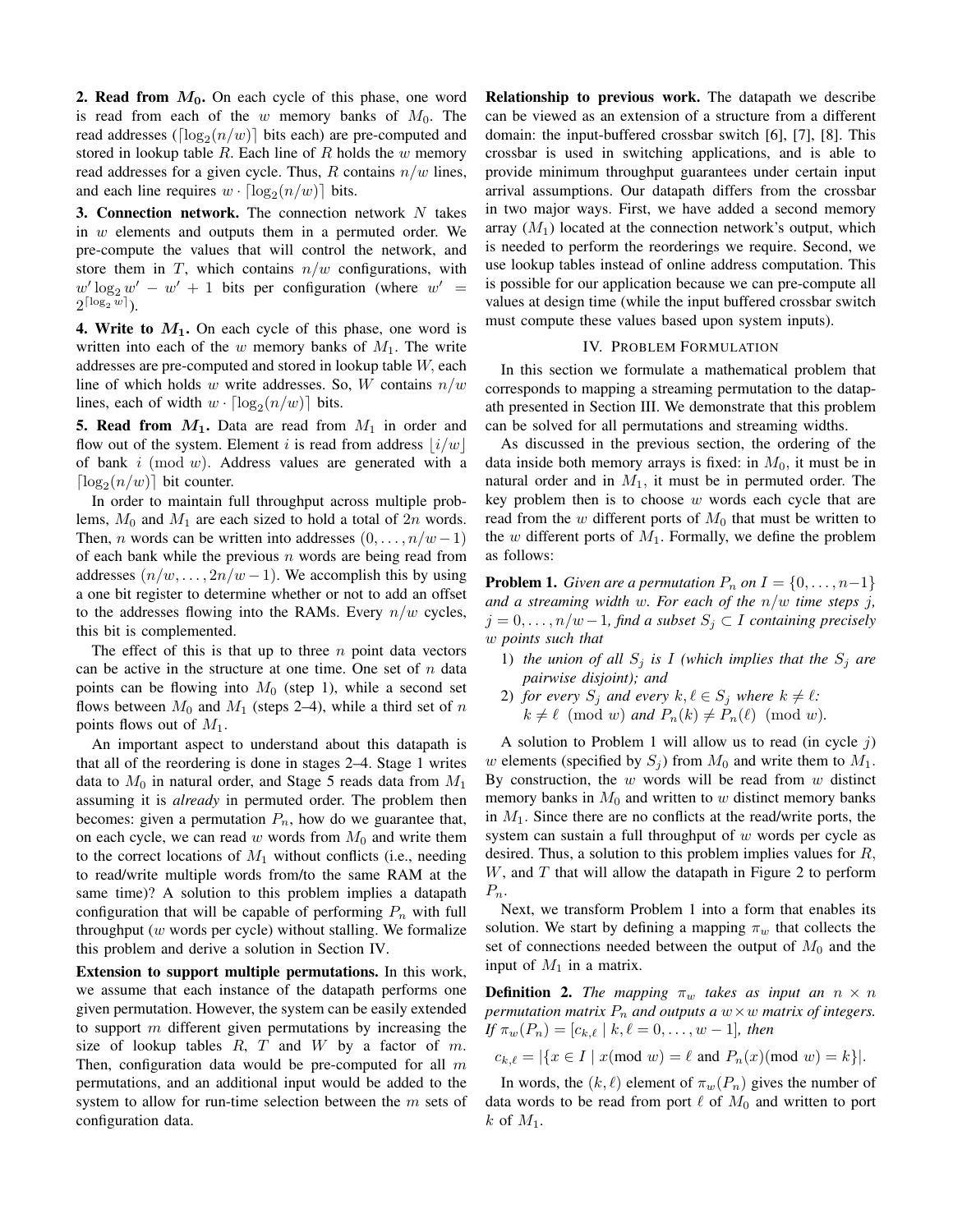For example, consider the permutation

$$
P_{12} = (0, \dots, 11) \rightarrow (3)
$$
  
(3, 7, 1, 2, 6, 0, 11, 9, 4, 10, 8, 5).

This permutation corresponds to the example seen in Figure 1. If we assume  $w = 3$  ports, we have

$$
\pi_3(P_{12}) = \begin{pmatrix} 1 & 2 & 1 \\ 1 & 1 & 2 \\ 2 & 1 & 1 \end{pmatrix} . \tag{4}
$$

**Lemma 3.** *The sum of all elements in a given row or column of*  $\pi_w(P_n)$  *is*  $n/w$ *. A matrix with this property is called a* semi-magic square*.*

*Proof.* This follows from Definition 2 and the assumption that one word streams into each input (and out of each output) on each of  $n/w$  cycles.  $\Box$ 

**Lemma 4.**  $\pi_w(P_n)$  *can be decomposed into a sum of*  $n/w$ *many*  $w \times w$  *permutation matrices, some of which may be repeated.*

*Proof.* This follows from [9], where it is proven that any semimagic square can be decomposed into a sum of permutation matrices. The total number must be  $n/w$  due to Lemma 3.  $\square$ 

We represent this decomposition as

$$
\pi_w(P_n) = \beta_0 Q_0 + \beta_1 Q_1 + \dots + \beta_{k-1} Q_{k-1},
$$
 (5)

where the  $Q_i$  are permutation matrices and the  $\beta_i$  are integer constants  $\geq 1$  with  $\sum_i \beta_i = n/w$ .

Each of the  $Q_i$  permutations represents a particular configuration of the switching network  $N$  in Figure 2. So, we can choose w corresponding words from  $M_0$  (one from each bank), permute them by  $Q_i$ , and write them into the correct locations of  $M_1$  (one word to each bank). Thus, the decomposition in (5) represents a solution to Problem 1.

Continuing our example from (3) and (4), we can decompose  $\pi_w(P_{12})$  as

$$
\pi_w(P_{12}) = \begin{pmatrix} 1 & 0 & 0 \\ 0 & 1 & 0 \\ 0 & 0 & 1 \end{pmatrix} + 2 \begin{pmatrix} 0 & 1 & 0 \\ 0 & 0 & 1 \\ 1 & 0 & 0 \end{pmatrix} + \begin{pmatrix} 0 & 0 & 1 \\ 1 & 0 & 0 \\ 0 & 1 & 0 \end{pmatrix}.
$$

**Lemma 5.**  $\pi_w(P_n)$  *has a decomposition* (5) *that satisfies* 

$$
k \le \min(w^2 - 2w + 2, n/w).
$$

*Proof.* [10] gives an upper bound of  $w^2 - 2w + 2$  permutations. We can further tighten this bound to  $\min(w^2 - 2w + 2, n/w)$ , since Lemma 4 shows us that we have at most  $n/w$  permutations.  $\Box$ 

Lemma 5 shows that even though there are w! many  $w \times w$ permutation matrices, a much smaller number is needed in (5). For our datapath (Figure 2) this could lead to a reduced storage requirement for  $T$  since some of the  $k$  settings may be used multiple times (if  $k < n/w$ ). Taking advantage of this would require storing the values of  $\beta_i$  and adding additional logic to determine when to increment T's address value. This

optimization would reduce the number of elements in  $T$  from  $n/w$  to k, and hence may reduce the overall hardware cost for some problems (if the savings from storing fewer words offsets the added cost of storing the  $\beta_i$  and the added logic). We do not explore this optimization in this paper.

Because the structure proposed in this paper is an extension of the input buffered crossbar switch, our solution for mapping a permutation to the proposed datapath is similar to some approaches used in scheduling the crossbar switch (in particular, [8]).

# V. ALGORITHM

Based upon the problem specified in Section IV, we formulate an algorithm that calculates the parameters needed to perform a given permutation  $P_n$  with a streaming width w on the datapath in Figure 2. This algorithm is executed at design time; it determines the control values to be stored into ROMs  $R, T,$  and  $W$ .

This algorithm computes a decomposition of  $\pi_w(P_n)$  of the form (5) and calculates the corresponding values to store in  $R$ ,  $T$ , and  $W$ . Recall, we use  $R$  and  $W$  to denote the collection of addresses for  $M_0$  and  $M_1$ , respectively.  $L = (Q_0, \ldots, Q_{n/w-1})$  represents the list of permutations that the connection network must perform, and  $T$  represents the configuration bits associated with each permutation in  $L$ (computed using the methods in [4], [5]).

**Algorithm 6.** Input:  $P_n$  and w. Output:  $R, T$ , and W.

- 1)  $C \leftarrow \pi_w(P_n)$ ; (as described in Definition 2).
- 2) **while** (C contains non-zero entries) **do**
	- **find** a permutation  $Q$  included in  $C$ ;
	- **while** C − Q contains no negative entries **do –** C ← C − Q;
		- **append** permutation  $Q$  to  $L$ ;
		- **find**  $(x_0, \ldots, x_{w-1})$  s.t.  $(x_i \text{ (mod } w) = i)$  and  $(P_n(x_i)(\text{mod } w) = Q(i));$
		- **append**  $(|x_i/w|)$ ,  $0 \le i \le w$  to R;
		- **− append**  $(|P_n(x_{Q^{-1}(i)})/w|)$ ,  $0 \le i < w$  to  $W$ ;
- 3) **calculate**  $T$  based on the permutations stored in  $L$ , using the techniques in [4], [5];
- 4) **output**  $R, T$ , and  $W$ ;

The most computationally difficult part of Algorithm 6 is finding a permutation  $Q_w$  that may be subtracted from  $C_w$ . This can be accomplished in several ways: using a brute force algorithm, mapping the problem to a satisfiability problem, or using an algorithm based on systems of distinct representatives (e.g., [11, Ch. 5]). In our implementation, we choose the satisfiability approach; it is able to solve practical problem sizes very quickly. For the largest problem we consider in this paper  $(n = 4096, w = 64)$ , Algorithm 6 completes in approximately 6 minutes.

## VI. IMPLEMENTATION AND EVALUATION

In this section, we discuss our implementation of the proposed method, and evaluate the designs produced.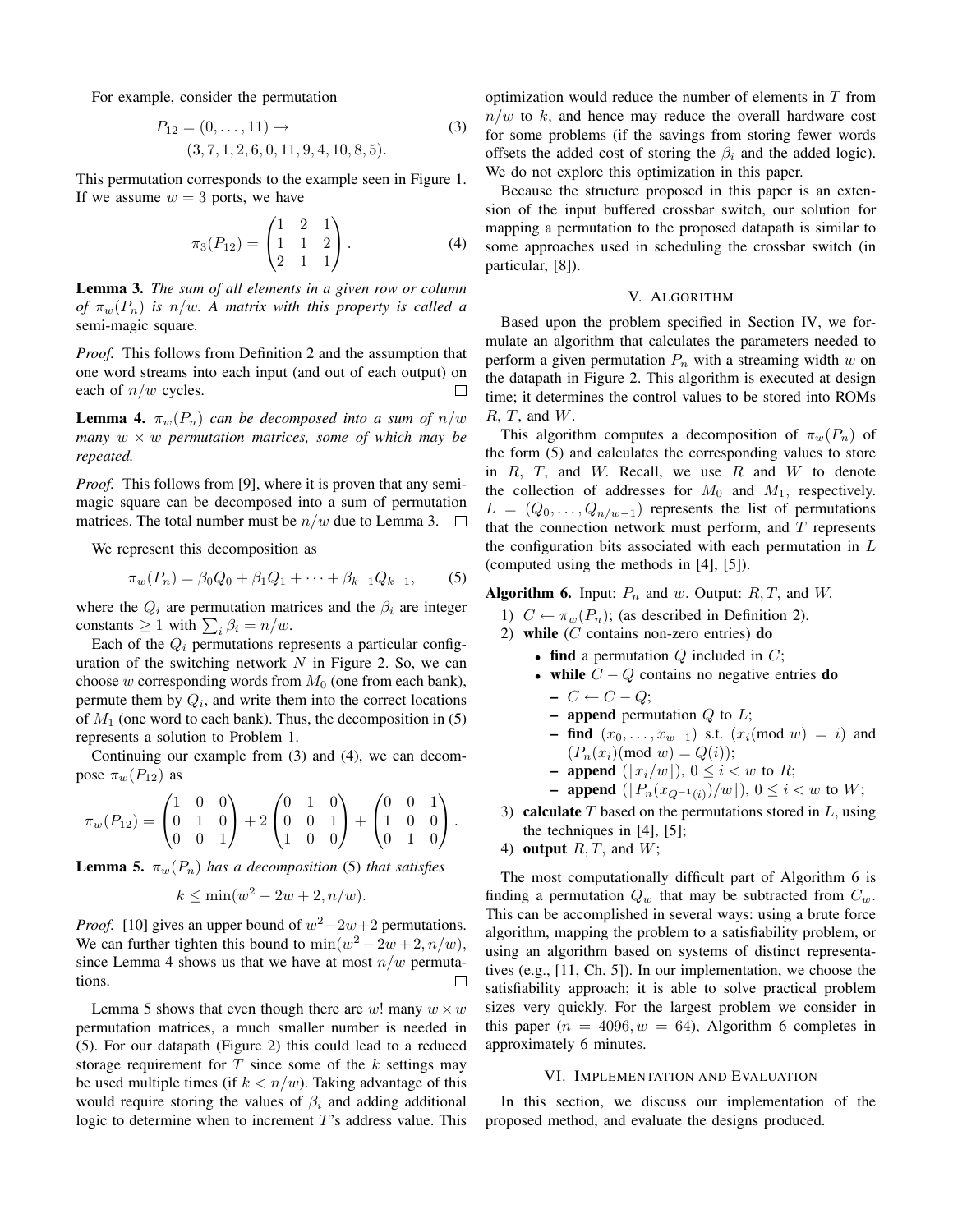| name    | type       | ports | # needed | # words          | bits per word                       |
|---------|------------|-------|----------|------------------|-------------------------------------|
| $M_{0}$ | RAM        |       | w        | 2n/w             |                                     |
| $M_1$   | RAM        |       | w        | 2n/w             |                                     |
| R       | <b>ROM</b> |       |          | $\boldsymbol{n}$ | $w \cdot \lceil \log_2(n/w) \rceil$ |
| W       | <b>ROM</b> |       |          | $\boldsymbol{n}$ | $w \cdot \lceil \log_2(n/w) \rceil$ |
| T       | <b>ROM</b> |       |          | n/w              | $w' \log_2 w' - w' + 1$             |

Note:  $w' = 2^{\lceil \log_2 w \rceil}$ ; *b* is the number of bits in each word of the datapath's inputs and outputs.

TABLE I SUMMARY OF MEMORIES REQUIRED.

**Synthesis Tool.** Based upon the techniques discussed in this paper, we have built a tool that takes as input a permutation  $P_n$  and a streaming width w, and outputs a register-transfer level Verilog description of the design. The tool generates an instance of the parameterized datapath, and uses Algorithm 6 to determine the values to store in the lookup tables.

**Analysis of Generated Designs.** Table I summarizes the number and size of memories needed by the solution we propose. Our solution additionally requires  $w' \log_2 w' - w' + 1$ two-input switches, where  $w' = 2^{\lceil \log_2 w \rceil}$ . In general, the cost of our implementation depends only on  $n$  (the number of points in the data vector) and  $w$  (the streaming width of the system). $<sup>2</sup>$ </sup>

Designs produced using this method have a throughput of w words per cycle, and a latency of  $2n/w + \lceil \log_2(w) \rceil + 3$ cycles.

**Experimental Evaluation.** Here, we evaluate the cost and performance of our generated designs when synthesized for a Xilinx Virtex-5 FPGA. We use Xilinx ISE 9.2 to synthesize and place/route designs, and we extract all timing and area measurements after place/route has completed. In this evaluation, we assume that the data words are  $b = 16$  bits wide.

Virtex-5 FPGAs contain on-chip memory structures called block RAM (BRAM). When our design requires a RAM or ROM of size  $> 1024$  bits, we map it to a BRAM. Smaller memories are created out of the FPGA's reconfigurable logic elements. This threshold (1024 bits) is a parameter of our generation tool.

We evaluate the cost and performance of several configurations of our datapath:  $n = 64$  with  $w = 2, 4, 8, 16, 32,$ and  $n = 512,4096$  with  $w = 2,4,8,16,32,64$ . Because the cost of our implementation does not depend on the specific permutation being performed, we choose one randomly for each *n*. Figure 3 shows throughput (in gigabits per second) versus FPGA area (in slices, which are the reconfigurable blocks of the FPGA) for all designs. Each line shows a different value of  $n$  (the problem size), and the different points within a line correspond to different values of streaming width w: the left-most point corresponds to  $w = 2$ ; w doubles with each successive point. (Recall, the throughput of each design is w words per cycle.) Additionally, we label several of the **Streaming Permutations on Xilinx Virtex-5 FPGA**





Fig. 3. Throughput versus slices for  $n = 64, 512, 4096$ . Labels: number of BRAMs.

points with the number of block RAMs (BRAMs) used by that design.

From Figure 3, we see that as  $w$  increases, the resulting designs exhibit higher throughput, but become commensurately more expensive (in area). As  $n$  increases, we do not see a significant change in throughput or area, but we see a large increase in the number of BRAMs required. This occurs because the size of all memories grows with  $n$  (as shown in Table I).

In order to provide a reference point for comparison, we can compare our designs to [2], which describes a method for generating streaming permutation circuits for a subset of all permutations and streaming widths. $3$  The designs produced by [2] utilize one memory array with interconnection networks at its inputs and outputs; both networks are optimized for the specific permutation considered. Furthermore, all memory and switch configurations are calculated online; no lookup tables are used. For many problems, [2] is able to produce designs with the optimum address logic and switching network (given the assumed architecture).

However, the technique in [2] is only applicable to a small subset of streaming permutations. Our goal is not to improve on [2]'s cost/performance tradeoff; we use it as a way to measure the added costs incurred by moving to our general structure.

The area required by the designs in [2] depends on the permutation being performed (as well as the permutation size and streaming width). So, we compare against designs for two permutations: the stride-by-two permutation, which is in the class of least expensive problems supported by [2], and the bit reversal permutation, which is in the class of most expensive problems. Again, we evaluate our designs using a random

<sup>&</sup>lt;sup>2</sup>The cost of implementation can only be further reduced in rare cases where all or part of a lookup table or connection network is redundant.

 $3$ [2] is only able to perform permutations that arise from invertible mappings on the bit representations of the indices, such as the bit reversal or stride permutations. Of the *n*! possible permutations on *n* points, [2] is able to perform  $(2^m - 1)(2^m - 2) \cdots (2^m - 2^{m-1})$ , where  $n = 2^m$  and only when  $n$  and  $w$  are powers of two.